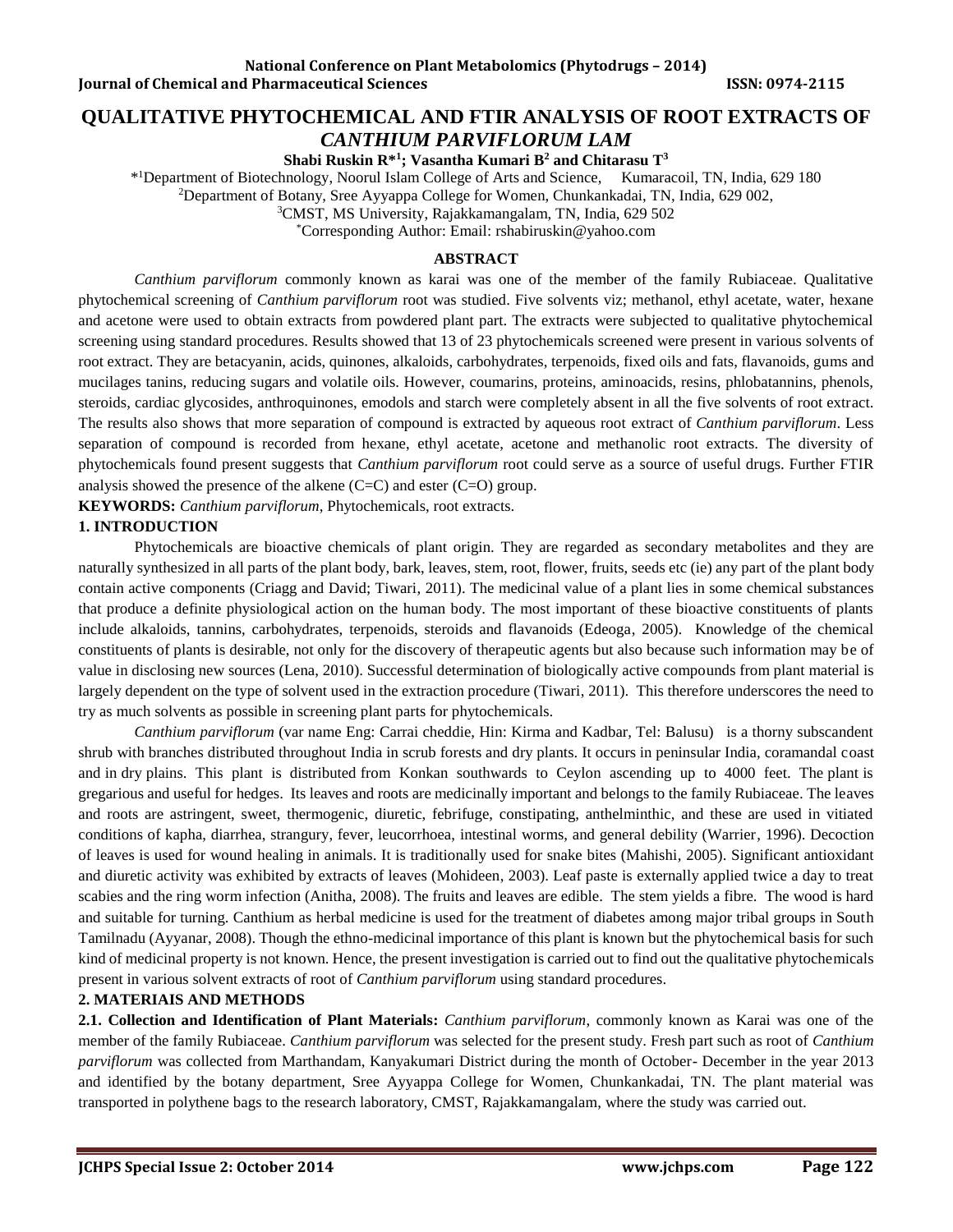**2.2. Preparation of powder from Plant Parts:**The plant parts such as root of *Canthium parviflorum* were collected freshly and transported to the laboratory, they were then washed thoroughly in running tape water and then with distilled water. The whole plant parts were cut into small bits to facilitate shade drying and the drying process was continued to decrease the moisture content. After drying, the plant root was ground well using mechanical blender into fine powder. Then the powder was stored in airtight container with proper labelling and kept in refrigerator for further use.

**2.3. Preparation of plant extract (Percolation process):** For the percolation process, the macerated plant root powder was soaked in solvents such as Methanol, Ethyl acetate, Acetone, Aqueous and Hexane individually. Extraction was done by soaking one part of plant powder to three parts of liquid solvent (1:3) and kept for percolation process for 3-5 days. Then the crude extracts were filtered using whatman No.1 filter paper, evaporated and concentrated into solid extracts under room temperature. **2.4. Phytochemical Analysis:** The root extracts of each solvent was used to analyse the presence of different phytochemical constituents. The method employed to analyse the phytochemicals are described below.

**2.4.1. Test for Carbohydrates Molisch's Test (Sofowara, 1993):** The extracts were treated with 2 drops of alcoholic α-naphthol solution in a test tube and 2 ml conc.H<sub>2</sub>SO<sub>4</sub> was added carefully along the sides of the test tube. Formation of dull violet/red ring at the interphase indicates the presence of carbohydrates.

**2.4.2. Test for Acids:** To 1 ml of extract I ml of sodium bicarbonate solution was added. Formation of effervescence indicates the presence of acids.

**2.4.3. Test for Betacyanins (Harborne, 1973):** To 2 ml of plant extract, 1 ml of 2N NaOH was added and heated for 5 minutes at  $100^{\circ}$  C. Formation of yellow colour indicated the presence of betacyanin.

**2.4.4. Test for Quinones (Evans, 1996):** To 1 ml of extract, 1 ml of Conc.H<sub>2</sub>SO<sub>4</sub> was added. Formation of red colour indicated the presence of quinones.

**2.4.5. Test for Coumarins:** A few drops of ammonia were added on a filter paper. To this, a drop of the extract was added and the paper was observed for fluorescence.

**2.4.6. Test for Alkaloids - Mayer's Test (Evans, 1997)**: The extracts were treated with Mayer's reagent (1.36 g mercuric chloride and 5 gms of potassium iodide was dissolved in 100 ml distilled H₂O). The formation of a yellow cream precipitate indicates the presence of alkaloids.

**2.4.7. Test for Aminoacids Ninhydrin Test** (Yasuma and Ichikawa, 1953): To the extract 0.25% Ninhydrin reagent was added and boiled for a few minutes. Formation of blue colour indicates the presence of amino acids.

**2.4.8. Test for Proteins (Brain and Turner, 2006) Biuret Test:** Extracts were treated with 1 ml of 10% NaOH solution & heated. To this a drop of 0.7% CuSO<sub>4</sub> solution was added.Formation of purplish violet colour indicates the presence of proteins. **2.4.9. Test for Reducing sugars - Benedict's test (Tiwari, 2011; Sofowara, 1993):** The extracts were treated with Benedict's reagent and heated on a water bath. Formation of an orange red precipitate indicates the presence of reducing sugars.

**2.4.10. Test for Fixed oils and Fats** - **Stain Test:** Small quantities of the extracts were pressed between 2 filter papers. Formation of an oily stain on the filter paper indicates the presence of fixed oils and fats.

**2.4.11. Test for Flavanoids - Ferric Chloride Test (Raman, 2006):** The extract was treated with a few drops of FeCl<sub>3</sub> solution. Formation of a blackish red colour indicates the presence of flavanoids

**2.4.12. Test for Gums and Mucilages (Whistler and Bemiller, 1993):** About 5 ml of the extract was slowly added to 5 ml of absolute alcohol under constant stirring. The appearance of precipitation indicates the presence of gums and mucilages.

**2.4.13. Test for Steroids (Kokate, 1994):** 2 ml of acetic anhydride was added to 0.5 g ethanolic extract of each sample with 2 ml  $H<sub>2</sub>SO<sub>4</sub>$ . Change in colour from violet to blue or green indicates the presence of steroids

**2.4.14. Test for Tannins (Trease and Evans, 1989):** To 1 ml of the solvent extract, few drops of 1% FeCl<sub>3</sub> solution were added. The appearance of a blue, black, green or blue green precipitate indicated the presence of tannins.

**2.4.15. Test for Resins - Acetone-H**₂**O Test:** The Extracts were treated with acetone. A small amount of water was then added and shaken. Appearance of turbidity indicates the presence of resins.

**2.4.16. Test for Phlobatannins (Harborne, 1973):** About 2 ml of aqueous extract was added to 2 ml of 1% HCl and the mixture was boiled. Deposition of a red precipitate was an evidence for the presence of phlobatannins.

**2.4.17. Test for Terpenoids - Salkowski Test (Evans, 1997):** To 1 ml of the solvent extract, 2 ml of chloroform was added. Then 3 ml of conc.H<sub>2</sub>SO<sub>4</sub> was added carefully to form a layer. A reddish brown coloration of the interface indicated the presence of terpenoids.

**2.4.18. Test for Phenols - Ferric Chloride Test (Mace, 1963):**To 1 ml of solvent extracts, 3 ml of distilled H₂O was added. To this, a few drops of neutral 5% FeCl<sub>3</sub> solution was added. Formation of a dark green colour indicated the presence of phenolics.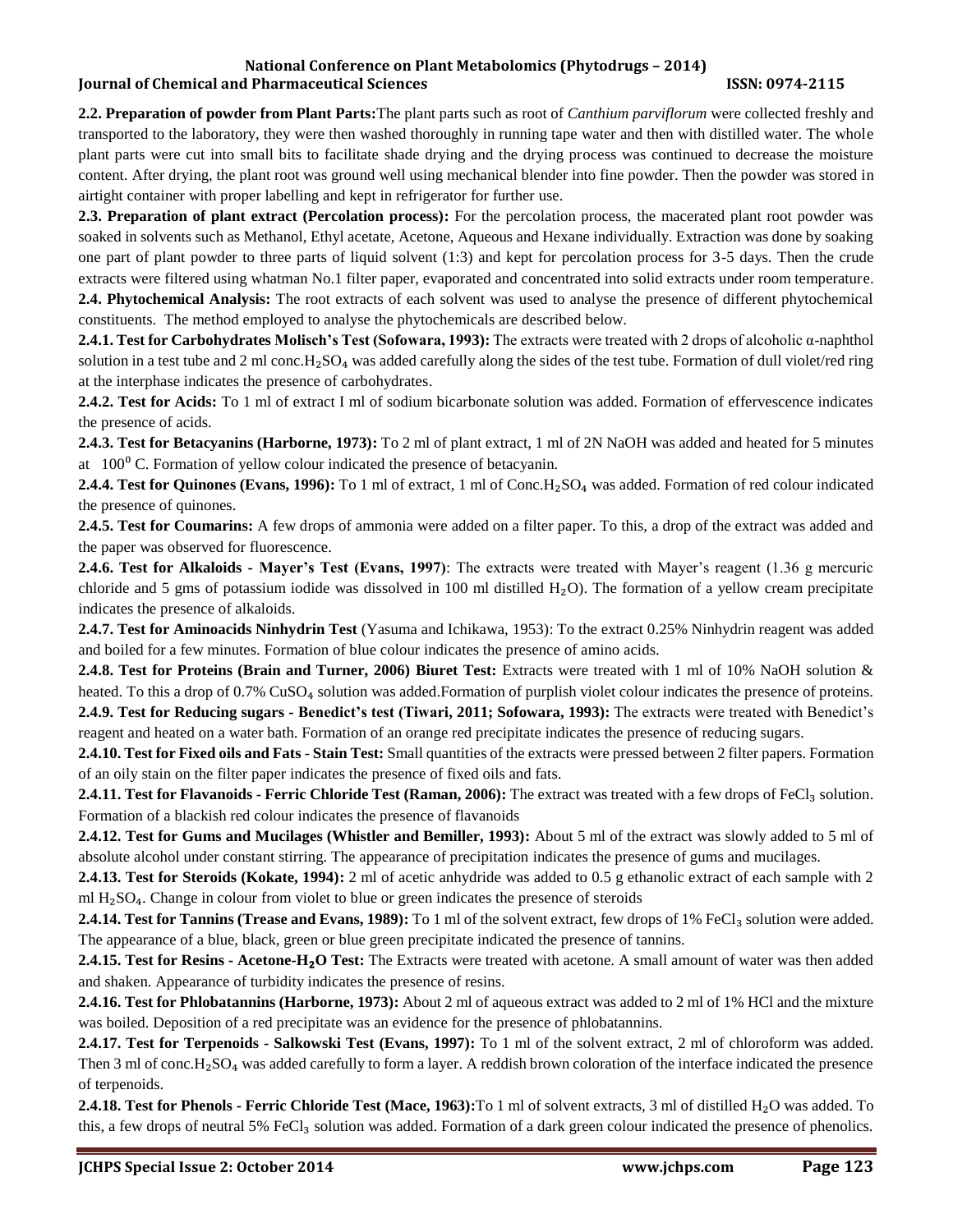**2.4.19. Test for Saponins - Foam Test (Kumar, 2009):** About 2 ml of distilled H<sub>2</sub>O and 1 ml of solvent extract were mixed and shaken vigorously. Formation of a stable persistent froth indicated the presence of saponins.

**2.4.20. Test for Cardiac glycosides - Keller-Killani Test (Sofowara, 1984):** The **e**xtract was dissolved in glacial acetic acid containing traces of FeCl3. The tube was then held at an angle of  $45^{\circ}$  and 1 ml of Conc.H<sub>2</sub>SO<sub>4</sub> was added along the sides of the tube. Formation of a purple ring at the interface indicates the presence of cardiac glycosides.

**2.4.21. Test for anthroquinones - Borntrager's Test (Sofowara, 1993; Harborne, 1998):** Small portion of the extract was shook well with 10 ml benzene and filtered. 5 ml of 10% ammonia solution was added to the filtrate and stirred. The production of a pink red or violet colour indicates the presence of free anthroquinones.

**2.4.22. Test for volatile oils (Trease and Evans, 1989):** To 1 ml of the extract, 1 ml of 90% ethanol was added, followed by the addition of a few drops of FeCl<sub>3</sub> solution. Formation of a green colour indicated the presence of volatile oils in the given sample **2.4.23. Test for Emodols:** The dry extract was added to 25% ammonia solution. The formation of a cherry**-**red solution indicated the presence of emodols.

**2.4.24. Test for starch (Harborne, 1998):** To 1 ml of the extract 10 ml of saturated NaCl solution was added. It was then heated. After heating, starch reagent was added. Formation of a blue**-**purplish/pink colour is a positive test for the presence of starch.

**2.4.25. Test for fatty Acids (Ayoola, 2008):** 0.5 ml of extract was mixed with 5 ml of ether. This mixture was allowed to evaporate on the filter paper and then the filter paper was dried. The appearance of transparence areas on filter paper indicates the presence of fatty acids.

**2.5. Fourier Transform Infrared Spectrophotometer (FTIR) Analysis:** FTIR is perhaps the most powerful tool for identifying types of chemical bonds (functional groups). Dried powder of *Canthium parviflorum* was considered for instrumental analysis. For the FTIR study dried powder of *Canthium parviflorum* was encapsulated in 100mg of KBr pellet, in order to prepare translucent sample discs. The powdered sample was treated for FTIR spectroscopy, Scan range: from 400 to 4000 cm-1 with a resolution of 4 cm<sup>-1</sup>.

# **3. RESULTS AND DISCUSSION**

Phytochemical analysis was carried out on the plant *Canthium parviflorum* which revealed the presence of medicinally important bioactive compounds. The presence of phytochemical compounds in the plant *Canthium parviflorum* was evaluated in root using different solvents such as methanol, ethyl acetate, water, hexane and acetone. Result obtained for qualitative screening of phytochemical root extracts of *Canthium parviflorum* in five different solvents are presented in Table 1. In the present study, the preliminary phytochemical screening of root extracts of *Canthium parviflorum* Results showed the presence of 13 of 23 phytochemicals screened such as betacyanin, acids, quinones, alkaloids, carbohydrates, terpenoids, fixed oils and fats, flavanoids, gums and mucilages tanins, reducing sugars and volatile oils in various solvents of root extract. There is no source of coumarins, proteins, aminoacids, resins, phlobatannins, phenols, steroids, cardiac glucosides, anthroquinones, emodols and starch in any solvents of root extract.

The results also shows that more separation of compound is extracted by aqueous root extract of *Canthium parviflorum*. Less separation of compound is recorded from hexane, ethyl acetate, acetone and methanolic root extracts. This was correlated with the work done by Harold Peter, 2011, reported that the whole plant extracts of *Canthium parviflorum* revealed the presence of phytochemicals such as alkaloids, oils, flavanoids, gums, phenols, saponins, steroids, tannins and terpenoids. More phytochemicals ie, 7 of 11 were found to be present in acetone root extract of *Canthium parviflorum*, so the result indicates that *Canthium parviflorum* root hold promises as source of pharmaceutically important phytochemicals.

Flavonoids possess anti-allergic, anti-inflammatory, antiviral and antioxidant activities (Bbosa, 2010). Flavoanoids are hydroxylated phenolic substances known to be synthesized by plants in response to microbial infection and they have been found to be antimicrobial substances against wide array of microorganisms *in vitro*. Their activity is probably due to their ability to complex with extracellular and soluble proteins and to complex with bacterial cell wall (Marjori, 1996) .Glycosides is known to lower the blood pressure according to many reports (Nyarko and Addy, 1990). The presence of this type of phytochemical compounds in the screened medical plants has a wide range of applications and could be certainly used for a variety of applications (Lena, 2010). The results obtained in this study thus suggest that the identified phytochemical compounds may be the bioactive constituents of the plant *Canthium parviflorum* is proving to be an increasingly valuable reservoir of bioactive compounds of substantial medicinal merit.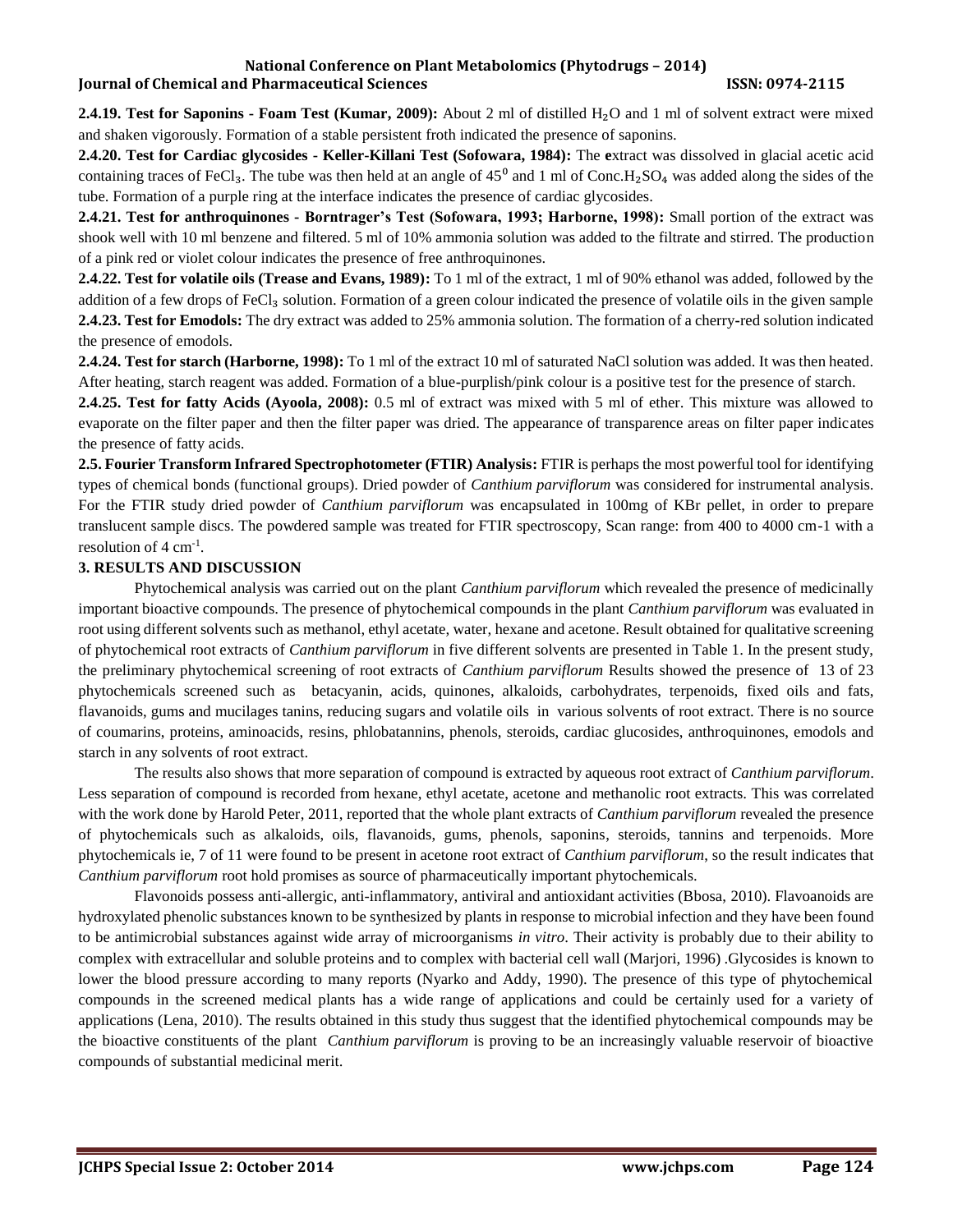| No.                     | <b>Tests</b>                       | Aq                       | Aс                       | EtAc                     | <b>MOH</b>     | Hx                       |
|-------------------------|------------------------------------|--------------------------|--------------------------|--------------------------|----------------|--------------------------|
| 1                       | Acids                              | $^{+}$                   |                          |                          |                |                          |
| $\overline{2}$          | Betacyanin                         | $\overline{a}$           | ÷,                       | $^{+}$                   | $+$            | $\overline{\phantom{0}}$ |
| 3                       | Quinones                           | $^{+}$                   | $^{+}$                   | $\overline{\phantom{0}}$ | $+$            | ۰                        |
| $\overline{\mathbf{4}}$ | Coumarins                          |                          |                          |                          |                |                          |
| 5                       | Carbohydrates                      |                          | $\overline{a}$           |                          | L,             | $^{+}$                   |
| 6                       | Alkaloids                          | $\mathrm{+}$             | $^{+}$                   | ÷,                       | $+$            |                          |
| 7                       | Proteins (Biuret test)             |                          |                          |                          |                |                          |
| 8                       | Aminoacids (Ninhydrin test)        | ٠                        |                          |                          | L              |                          |
| 9                       | Resins                             | $\overline{a}$           | ÷,                       | ÷,                       | $\overline{a}$ | ۰                        |
| 10                      | Phlobatannins                      |                          |                          |                          | ÷,             |                          |
| 11                      | Terpenoids                         | $^{+}$                   |                          |                          | $^{+}$         |                          |
| 12                      | Phenols                            | ÷,                       | $\overline{a}$           |                          | ÷              |                          |
| 13                      | Saponins                           | $+$                      | $\overline{a}$           | ä,                       | L,             | $^{+}$                   |
| 14                      | Fixed oils and fats                | $+$                      |                          |                          | -              |                          |
| $\overline{15}$         | Flavanoids (Ferric chloride test)  | $+$                      |                          |                          |                |                          |
| 16                      | Flavanoids (Alkaline reagent test) | ÷,                       | $+$<br>ä,                |                          | $^{+}$         | $+$                      |
| 17                      | Gums and mucilages                 | $+$                      |                          | ÷,                       | L,             |                          |
| 18                      | Steroids                           |                          |                          |                          |                |                          |
| 19                      | Tannins                            | $+$                      | $\overline{\phantom{m}}$ |                          | -              |                          |
| 20                      | Reducing sugars (Benedict's test)  | $^{+}$                   | $^{+}$                   | ÷,                       | $^{+}$         |                          |
| 21                      | Reducing sugars (Fehling's test)   | L.                       | $^{+}$                   | $+$                      | $+$            |                          |
| 22                      | Cardiac glycosides                 | L.                       |                          | $^{+}$                   | $\overline{a}$ |                          |
| 23                      | Anthroquinones                     | ÷                        | $\overline{a}$           | $\overline{\phantom{0}}$ | ÷,             |                          |
| 24                      | Volatile oils                      | $^{+}$                   |                          |                          | -              |                          |
| 25                      | Emodols                            | ÷,                       |                          |                          |                |                          |
| 26                      | Starch                             | $\overline{\phantom{0}}$ | $\overline{a}$           | $\overline{a}$           | -              | $\overline{\phantom{a}}$ |

### **Table 1: Qualitative Phytochemical Analysis of** *Canthium parviflorum* **Root Extracts**

Aq=Aqueous, Ac=Acetone, EtAc=Ethyl Acetate, MOH=Methanol, Hx=Hexane.

+ indicates presence of the phytochemical and – indicates absence of the phytochemical.

| $\sim$ 0.010 $\sim$ 0.010 $\sim$ 0.010 $\sim$ 0.010 $\sim$ 0.010 $\sim$ 0.010 $\sim$ 0.010 $\sim$ 0.010 $\sim$ 0.010 $\sim$ |                       |             |                  |                                     |  |  |  |  |  |
|-----------------------------------------------------------------------------------------------------------------------------|-----------------------|-------------|------------------|-------------------------------------|--|--|--|--|--|
| Peak                                                                                                                        | <b>Characteristic</b> | observation | <b>Intensity</b> | <b>Possible functional</b><br>group |  |  |  |  |  |
| 1629.74                                                                                                                     | 1620-1680             |             | variable         | Alkene $(C=C)$                      |  |  |  |  |  |
| 1456.16                                                                                                                     | 1400-1600             |             | Medium-weak      | Aromatic $(C=C)$                    |  |  |  |  |  |
| 1402.15                                                                                                                     | 1400-1600             |             | Medium-weak      | Aromatic $(C=C)$                    |  |  |  |  |  |
| 1112.85                                                                                                                     | 1000-1300             |             | Strong           | Ether $(C-O)$                       |  |  |  |  |  |

The FTIR (Fourier Transform Infrared Spectrometer) was performed from the plant extract of *Canthium parviflorum* to analyse the functional group. In *Canthium parviflorum* extract IR spectrum shows strong absorption peaks at 1666.38 cm<sup>-1</sup>,  $1456.16 \text{cm}^{-1}$ ,  $1402.15 \text{cm}^{-1}$ ,  $1112.85 \text{cm}^{-1}$ , which corresponds to alkene (C=C) and ether (C-O) groups (Table.2 and Fig 1).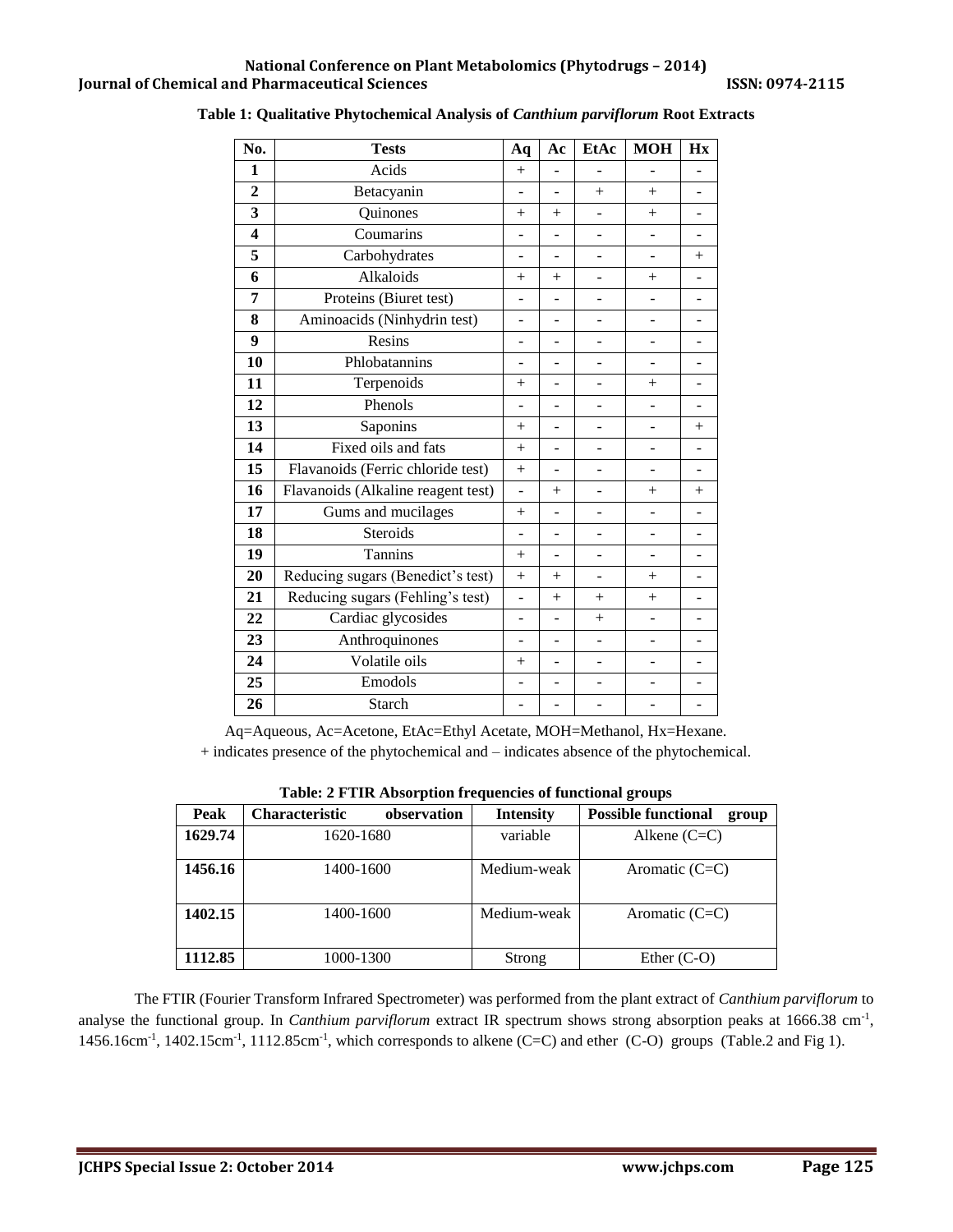

#### **Fig: 1 Fourier Transform Infrared Spectrophotometer (FTIR) Analysis**

Thus the results revealed the presence of medicinally important constituents in the plant studied. Thus overall, the phytochemicals found present in root extracts of *Canthium parviflorum* indicates their potential as a good source of novel useful drugs. The present study suggests that the extracted pyhochemicals are very valuable. Further studies are therefore suggested to ascertain their antimicrobial activities. Furthermore, isolation, purification and characterization of the phytochemicals will make interesting studies. Further investigations are planned to conduct the pharmacological studies to know the potency of these extracts.

**ACKNOWLEDGE**: The authors are thankful to Department of Biotechnology, NICAS, for providing the facilities for performing the work.

#### **REFERENCES**

Anitha B, Mohan VR, Athiperumalsami T, Sudha S, Ethnomedical plants used by the kanikkars of Tirunelveli District, Tamil Nadu, India to treat skin diseases, Ethnobotanical Leaflets, 2008, 12: 171-180.

Ayoola GA, Coker HAB, Adesegun SA, Adepoju-Bello AA, Obaweya K., Ezennia EC, Atangbayila TO, Phytochemical screening and antioxidant activities of some selected medicinal plants used for malaria therapy in South Western Nigeria, Trop. J. Pharm. Res, 2008, 7: 1019-1024.

Ayyanar MK, Sankarasivaraman, Ignacimuthu S, Traditional Herbal Medicines used or the treatment of Diabetes among two major tribal groups in south Tamil Nadu, India, Ethnobotanical Leaflets, 2008, 12: 276-280.

Bbosa GS, Medicinal Plants used by traditional Medicines Practitioners for the treatment of HIV/AIDS and related conditions in Uganda. Journal of Ethnopharmacol, 2010, 130:43-53.

Brain KR, Turner TD, The practical evaluation of phytopharmaceuticals, 2<sup>nd</sup> ed. Bristol: Wright Science technica,. 1975, p 81-82.

Criagg GM, David JN, Natural product drug discovery in the next millennium. J. Pharm. Biol, 2001, 39: 8-17.

Edeoga HO, kwa D, Mbaebia BO, Phytochemical constituents of some Nigerian medicinal plants. African J. Biotechnol, 2005, (7): 685-688.

Evans WC, Pharmacognosy. 14<sup>th</sup> ed. W. B. Saunders Co. Ltd; Singapore, 1996, (9): 713-734.

Evans WC, Harcourt Brace and Company, Asia, Singapore, Pharmacology, 1997, 226-228.

Harborne JB, Phytochemical Methods, Chapman and Hall Ltd., London, 1973, 8(9): 49-188.